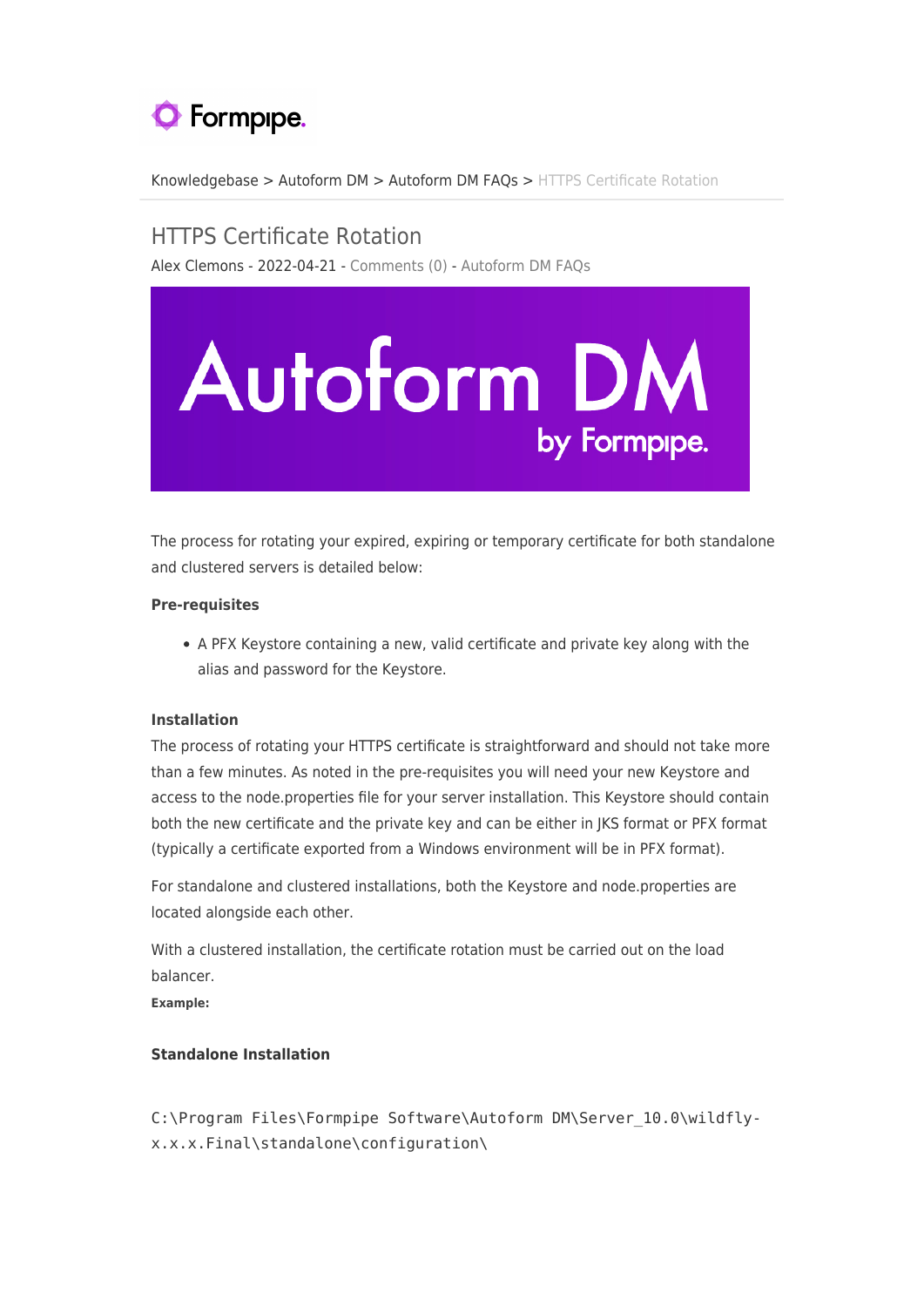#### **Cluster Installation (Load Balancer Path)**

C:\Program Files\Formpipe Software\Autoform DM\Server\_10 - Cluster <cluster name> - **Role\_LB** - <node name>\wildflyx.x.x.Final\domain\configuration\

| Name                           | Date modified    | <b>Type</b>                 | <b>Size</b>     |  |
|--------------------------------|------------------|-----------------------------|-----------------|--|
| standalone_xml_history         | 04/10/2021 14:24 | File folder                 |                 |  |
| application-roles.properties   | 30/06/2021 17:52 | <b>PROPERTIES File</b>      | 1 KB            |  |
| application-users.properties   | 30/06/2021 17:52 | <b>PROPERTIES File</b>      | 1 <sub>KB</sub> |  |
| dmserver.cer                   | 19/07/2021 11:38 | <b>Security Certificate</b> | 1 KB            |  |
| https.keystore                 | 19/07/2021 11:38 | <b>KEYSTORE File</b>        | 3 KB            |  |
| logging.properties             | 04/10/2021 14:24 | <b>PROPERTIES File</b>      | 9 KB            |  |
| mgmt-groups.properties         | 19/07/2021 11:38 | <b>PROPERTIES File</b>      | 1 <sub>KB</sub> |  |
| mgmt-users.properties          | 19/07/2021 11:38 | <b>PROPERTIES File</b>      | 2 KB            |  |
| node.properties                | 19/07/2021 11:38 | <b>PROPERTIES File</b>      | 4 KB            |  |
| standalone.xml                 | 19/07/2021 11:38 | <b>XML File</b>             | <b>40 KB</b>    |  |
| standalone-full.xml            | 30/06/2021 17:52 | <b>XML File</b>             | 34 KB           |  |
| standalone-full-ha.xml         | 30/06/2021 17:52 | <b>XML File</b>             | 38 KB           |  |
| standalone-ha.xml              | 30/06/2021 17:52 | <b>XML File</b>             | 34 KB           |  |
| standalone-load-balancer.xml   | 30/06/2021 17:52 | <b>XML File</b>             | 7 KB            |  |
| standalone-microprofile.xml    | 30/06/2021 17:52 | <b>XML File</b>             | 23 KB           |  |
| standalone-microprofile-ha.xml | 30/06/2021 17:52 | <b>XML File</b>             | 26 KB           |  |
|                                |                  |                             |                 |  |
|                                |                  |                             |                 |  |

#### **Keystore**

Autoform DM is set to look for a Keystore called https.keystore in the above folder. To carry out the rotation, follow these steps:

1. Rename the existing (old) file (https.expired).

2. Locate your new Keystore and copy it into the appropriate directory, depending on your installation type.

3. Rename your new certificate to https.keystore.

#### **node.properties**

Once you have copied and renamed your Keystore, you need to update the existing Keystore alias and password to match those to your new Keystore. These credentials are stored in the node.properties file which is located in the same directory.

1. Open the file with a txt editor and update the values for https.keystore.alias= and https.keystore.password= (see example below):

These values should be updated if switching to use your own certificates/keystore from an auto-generated one.